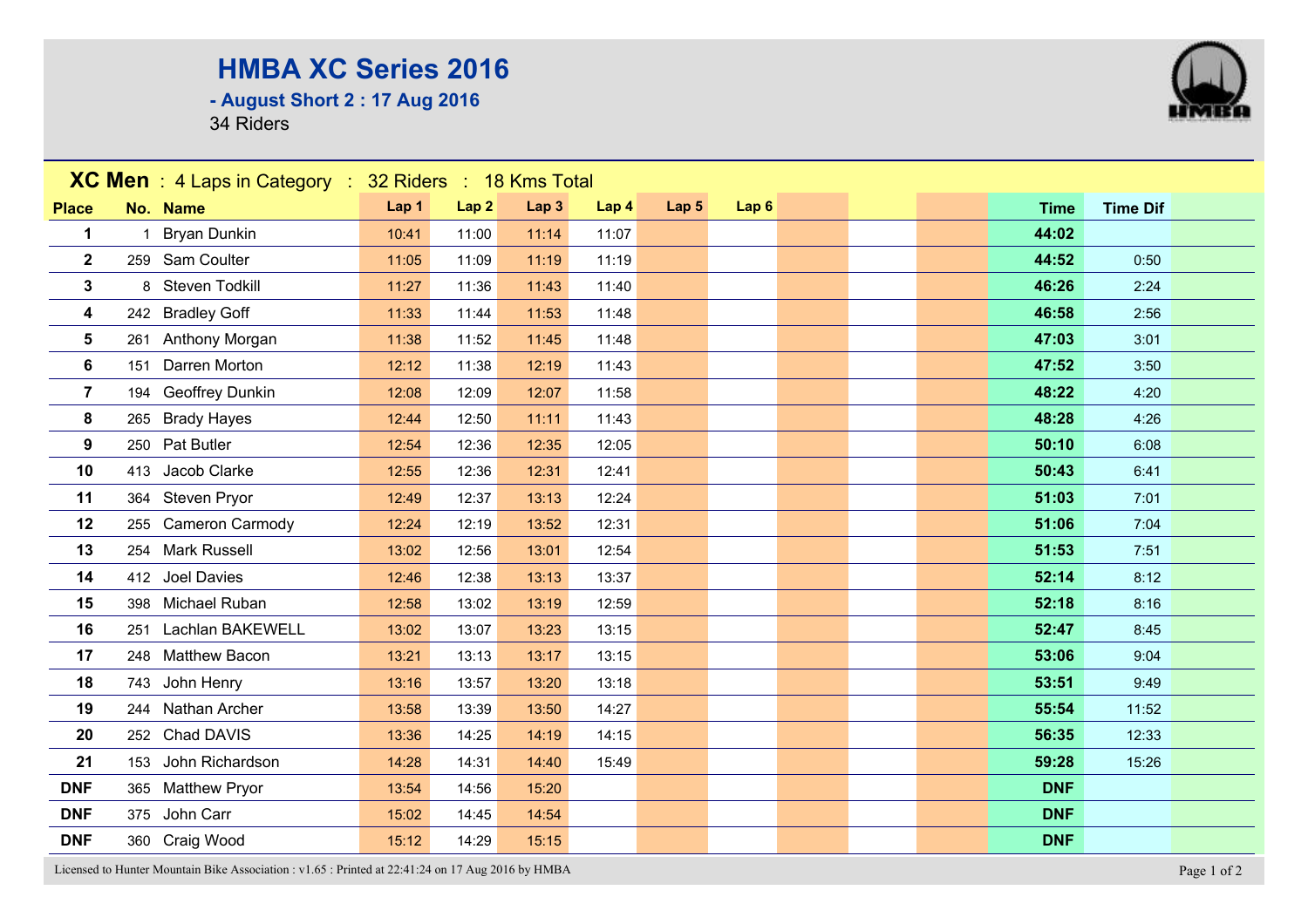## **HMBA XC Series 2016**



**- August Short 2 : 17 Aug 2016**

34 Riders

| <b>DNF</b> | 245 Andrew Sullivan | 15:05 | 14:53 | 15:08 |  |  |  | <b>DNF</b> |  |
|------------|---------------------|-------|-------|-------|--|--|--|------------|--|
| <b>DNF</b> | 256 John Philippa   | 15:08 | 15:07 | 15:37 |  |  |  | <b>DNF</b> |  |
| <b>DNF</b> | 253 Rod VERSTEGEN   | 15:16 | 15:52 | 15:28 |  |  |  | <b>DNF</b> |  |
| <b>DNF</b> | 123 Shane Bowen     | 16:55 | 16:48 | 17:18 |  |  |  | <b>DNF</b> |  |
| <b>DNF</b> | 243 Blake Anderson  | 17:34 | 17:32 | 18:35 |  |  |  | <b>DNF</b> |  |
| <b>DNF</b> | 125 Jarrad Stow     | 17:54 | 19:24 | 20:08 |  |  |  | <b>DNF</b> |  |
| <b>DNF</b> | 258 Lucas Verstegen | 18:32 | 18:31 | 21:33 |  |  |  | <b>DNF</b> |  |
| <b>DNF</b> | 266 joshua clark    | 16:50 | 17:32 |       |  |  |  | <b>DNF</b> |  |